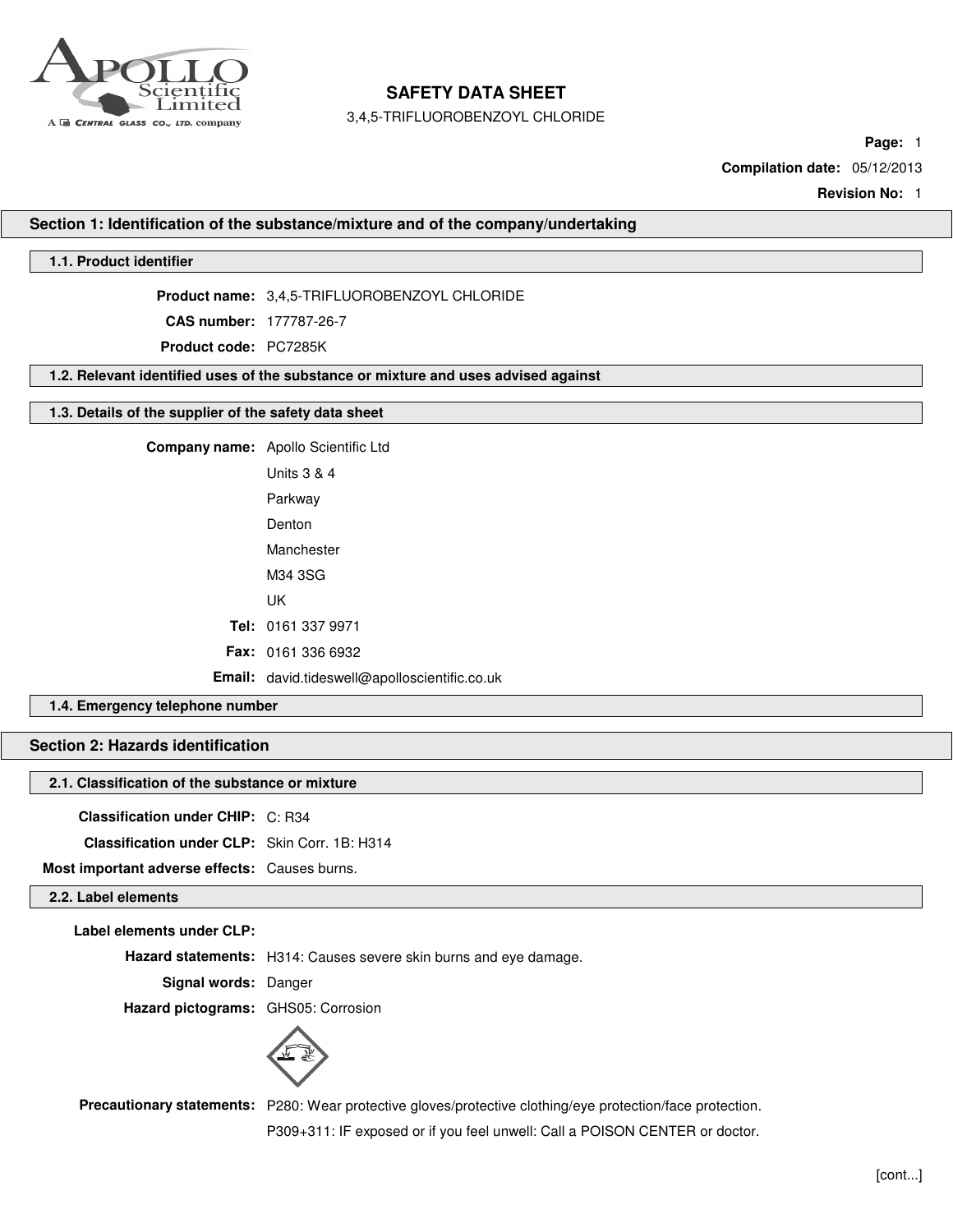### 3,4,5-TRIFLUOROBENZOYL CHLORIDE

**Page:** 2

**Label elements under CHIP:**

**Hazard symbols:** Corrosive.



**Risk phrases:** R34: Causes burns.

**2.3. Other hazards**

**Other hazards:** Lachrymatory.

**PBT:** This substance is not identified as a PBT substance.

## **Section 3: Composition/information on ingredients**

**3.1. Substances**

**Chemical identity:** 3,4,5-TRIFLUOROBENZOYL CHLORIDE

**Section 4: First aid measures**

| 4.1. Description of first aid measures                                          |                                                                                                      |  |
|---------------------------------------------------------------------------------|------------------------------------------------------------------------------------------------------|--|
|                                                                                 | <b>Skin contact:</b> Remove all contaminated clothes and footwear immediately unless stuck to skin.  |  |
|                                                                                 | Drench the affected skin with running water for 10 minutes or longer if substance is still           |  |
|                                                                                 | on skin. Transfer to hospital if there are burns or symptoms of poisoning.                           |  |
|                                                                                 | Eye contact: Bathe the eye with running water for 15 minutes. Transfer to hospital for specialist    |  |
|                                                                                 | examination.                                                                                         |  |
|                                                                                 | Ingestion: Wash out mouth with water. Do not induce vomiting. Give 1 cup of water to drink every 10  |  |
|                                                                                 | minutes. If unconscious, check for breathing and apply artificial respiration if necessary.          |  |
|                                                                                 | If unconscious and breathing is OK, place in the recovery position. Transfer to hospital             |  |
|                                                                                 | as soon as possible.                                                                                 |  |
|                                                                                 | Inhalation: Remove casualty from exposure ensuring one's own safety whilst doing so. If              |  |
|                                                                                 | unconscious and breathing is OK, place in the recovery position. If conscious, ensure                |  |
|                                                                                 | the casualty sits or lies down. If breathing becomes bubbly, have the casualty sit and               |  |
|                                                                                 | provide oxygen if available. Transfer to hospital as soon as possible.                               |  |
|                                                                                 | 4.2. Most important symptoms and effects, both acute and delayed                                     |  |
|                                                                                 | Skin contact: Blistering may occur. Progressive ulceration will occur if treatment is not immediate. |  |
|                                                                                 | Eye contact: Corneal burns may occur. May cause permanent damage.                                    |  |
|                                                                                 | Ingestion: Corrosive burns may appear around the lips. Blood may be vomited. There may be            |  |
|                                                                                 | bleeding from the mouth or nose.                                                                     |  |
|                                                                                 | Inhalation: There may be shortness of breath with a burning sensation in the throat. Exposure may    |  |
|                                                                                 | cause coughing or wheezing.                                                                          |  |
| 4.3. Indication of any immediate medical attention and special treatment needed |                                                                                                      |  |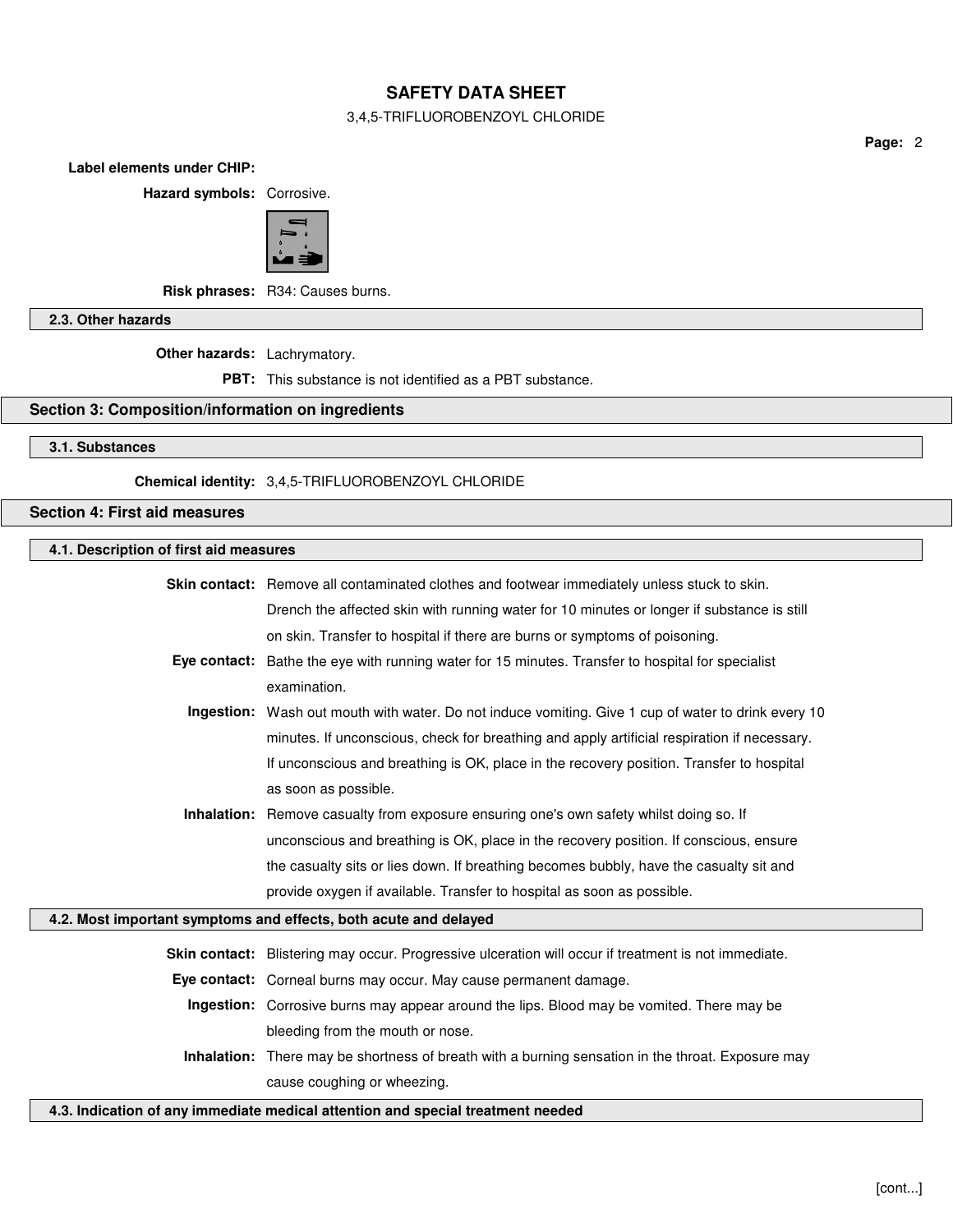# 3,4,5-TRIFLUOROBENZOYL CHLORIDE

**Page:** 3

| <b>Section 5: Fire-fighting measures</b>                   |                                                                                                                     |  |
|------------------------------------------------------------|---------------------------------------------------------------------------------------------------------------------|--|
| 5.1. Extinguishing media                                   |                                                                                                                     |  |
|                                                            | <b>Extinguishing media:</b> Carbon dioxide, dry chemical powder, foam. Suitable extinguishing media for the         |  |
|                                                            | surrounding fire should be used. Use water spray to cool containers.                                                |  |
| 5.2. Special hazards arising from the substance or mixture |                                                                                                                     |  |
|                                                            | Exposure hazards: Corrosive. In combustion emits toxic fumes of carbon dioxide / carbon monoxide.                   |  |
|                                                            | Hydrogen chloride (HCl). Hydrogen fluoride (HF).                                                                    |  |
| 5.3. Advice for fire-fighters                              |                                                                                                                     |  |
|                                                            | Advice for fire-fighters: Wear self-contained breathing apparatus. Wear protective clothing to prevent contact      |  |
|                                                            | with skin and eyes.                                                                                                 |  |
| Section 6: Accidental release measures                     |                                                                                                                     |  |
|                                                            | 6.1. Personal precautions, protective equipment and emergency procedures                                            |  |
|                                                            | Personal precautions: Notify the police and fire brigade immediately. If outside keep bystanders upwind and         |  |
|                                                            | away from danger point. Mark out the contaminated area with signs and prevent access                                |  |
|                                                            | to unauthorised personnel. Do not attempt to take action without suitable protective                                |  |
|                                                            | clothing - see section 8 of SDS. Turn leaking containers leak-side up to prevent the                                |  |
|                                                            | escape of liquid.                                                                                                   |  |
| 6.2. Environmental precautions                             |                                                                                                                     |  |
|                                                            | Environmental precautions: Do not discharge into drains or rivers. Contain the spillage using bunding.              |  |
| 6.3. Methods and material for containment and cleaning up  |                                                                                                                     |  |
|                                                            | Clean-up procedures: Clean-up should be dealt with only by qualified personnel familiar with the specific           |  |
|                                                            | substance. Absorb into dry earth or sand. Transfer to a closable, labelled salvage                                  |  |
|                                                            | container for disposal by an appropriate method.                                                                    |  |
| 6.4. Reference to other sections                           |                                                                                                                     |  |
| Section 7: Handling and storage                            |                                                                                                                     |  |
| 7.1. Precautions for safe handling                         |                                                                                                                     |  |
|                                                            | Handling requirements: Avoid direct contact with the substance. Ensure there is sufficient ventilation of the area. |  |
|                                                            | Do not handle in a confined space. Avoid the formation or spread of mists in the air. Only                          |  |
|                                                            | use in fume hood.                                                                                                   |  |
|                                                            | 7.2. Conditions for safe storage, including any incompatibilities                                                   |  |
|                                                            | Storage conditions: Store in cool, well ventilated area. Keep container tightly closed. Moisture sensitive.         |  |
|                                                            | Store under Argon.                                                                                                  |  |
|                                                            | Suitable packaging: Must only be kept in original packaging.                                                        |  |
|                                                            |                                                                                                                     |  |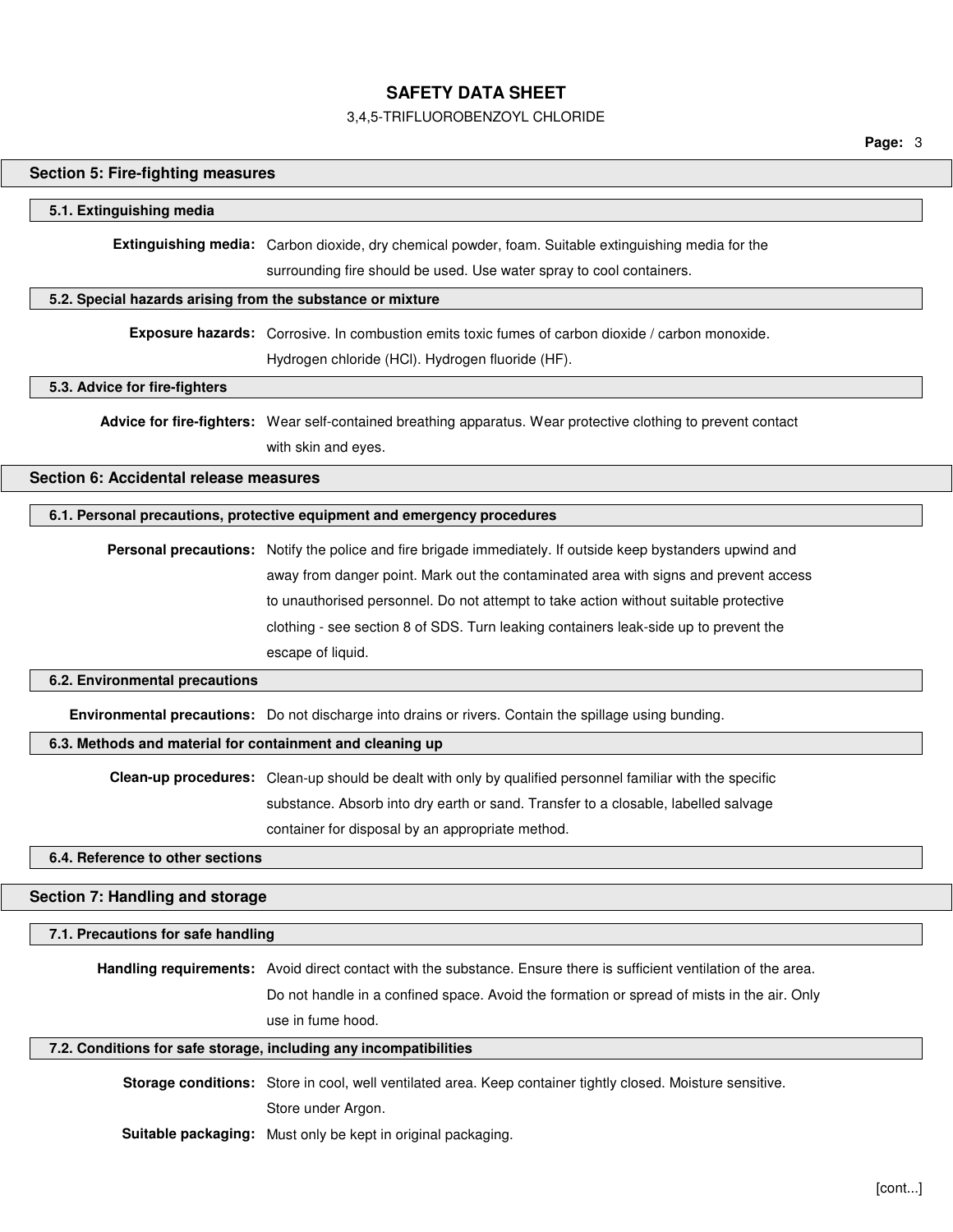### 3,4,5-TRIFLUOROBENZOYL CHLORIDE

**Page:** 4

### **7.3. Specific end use(s)**

**Specific end use(s):** No data available.

#### **Section 8: Exposure controls/personal protection**

#### **8.1. Control parameters**

**Workplace exposure limits:** No data available.

**8.2. Exposure controls**

**Engineering measures:** Ensure there is sufficient ventilation of the area.

**Respiratory protection:** Self-contained breathing apparatus must be available in case of emergency.

**Hand protection:** Impermeable gloves.

**Eye protection:** Tightly fitting safety goggles. Ensure eye bath is to hand.

**Skin protection:** Impermeable protective clothing.

**Section 9: Physical and chemical properties**

### **9.1. Information on basic physical and chemical properties**

**State:** Liquid

**Colour:** Colourless to pale yellow.

**Odour:** Lachrymatory

**Boiling point/range°C:** 173-174

**9.2. Other information**

**Other information:** No data available.

### **Section 10: Stability and reactivity**

**10.1. Reactivity**

**Reactivity:** Stable under recommended transport or storage conditions.

**10.2. Chemical stability**

**Chemical stability:** Stable under normal conditions.

## **10.3. Possibility of hazardous reactions**

**Hazardous reactions:** Hazardous reactions will not occur under normal transport or storage conditions.

**10.4. Conditions to avoid**

**Conditions to avoid:** Heat. Moist air. Humidity.

**10.5. Incompatible materials**

**Materials to avoid:** Strong oxidising agents. Strong acids.

**10.6. Hazardous decomposition products**

**Haz. decomp. products:** In combustion emits toxic fumes of carbon dioxide / carbon monoxide. Hydrogen

chloride (HCl). Hydrogen fluoride (HF).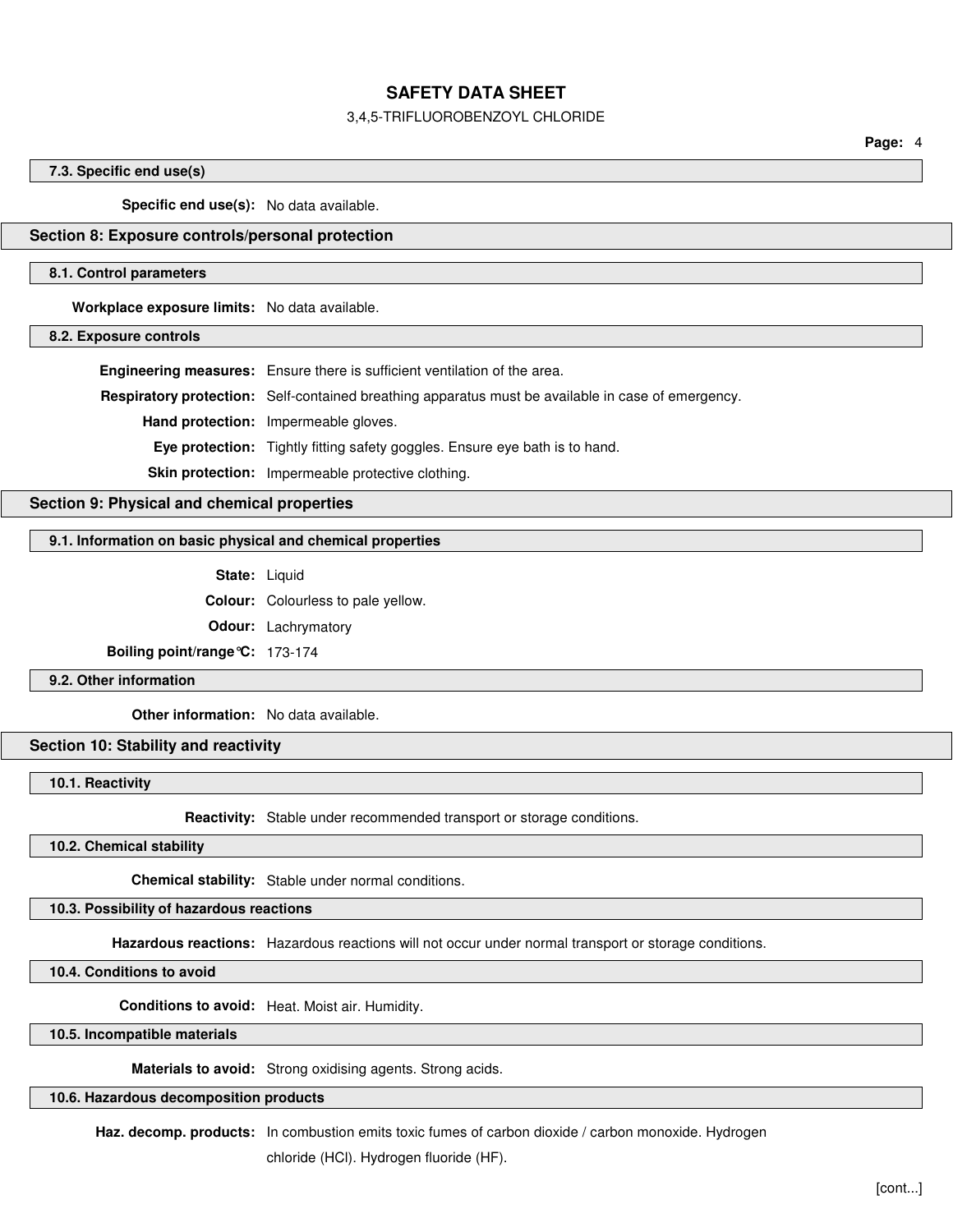### 3,4,5-TRIFLUOROBENZOYL CHLORIDE

**Page:** 5

### **Section 11: Toxicological information**

#### **11.1. Information on toxicological effects**

#### **Relevant hazards for substance:**

| Hazard                        | Route | Basis                |
|-------------------------------|-------|----------------------|
| Skin corrosion/irritation     | DRM   | ' Based on test data |
| Serious eye damage/irritation | OPT   | Based on test data   |

#### **Symptoms / routes of exposure**

**Skin contact:** Blistering may occur. Progressive ulceration will occur if treatment is not immediate.

**Eye contact:** Corneal burns may occur. May cause permanent damage.

**Ingestion:** Corrosive burns may appear around the lips. Blood may be vomited. There may be bleeding from the mouth or nose.

**Inhalation:** There may be shortness of breath with a burning sensation in the throat. Exposure may cause coughing or wheezing.

### **Section 12: Ecological information**

### **12.1. Toxicity**

**Ecotoxicity values:** No data available.

#### **12.2. Persistence and degradability**

**Persistence and degradability:** No data available.

**12.3. Bioaccumulative potential**

**Bioaccumulative potential:** No data available.

**12.4. Mobility in soil**

**Mobility:** No data available.

### **12.5. Results of PBT and vPvB assessment**

**PBT identification:** This substance is not identified as a PBT substance.

**12.6. Other adverse effects**

**Other adverse effects:** No data available.

#### **Section 13: Disposal considerations**

**13.1. Waste treatment methods**

| Disposal operations: MATERIAL SHOULD BE DISPOSED OF IN ACCORDANCE WITH LOCAL, STATE AND                             |        |
|---------------------------------------------------------------------------------------------------------------------|--------|
| FEDERAL REGULATIONS                                                                                                 |        |
| <b>Disposal of packaging:</b> Dispose of as special waste in compliance with local and national regulations Observe |        |
| all federal, state and local environmental regulations.                                                             |        |
| <b>NB:</b> The user's attention is drawn to the possible existence of regional or national                          |        |
| regulations regarding disposal.                                                                                     | [cont] |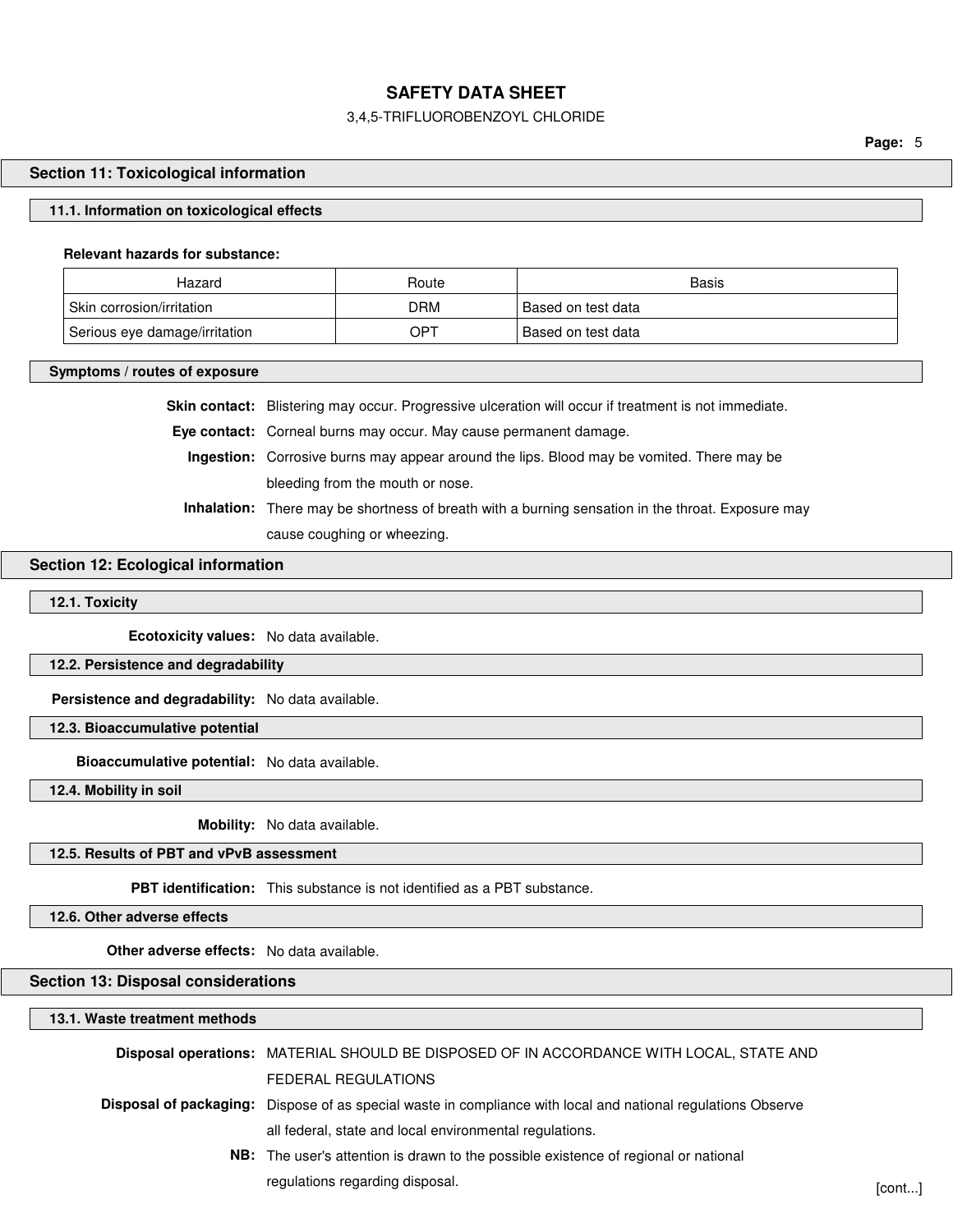# 3,4,5-TRIFLUOROBENZOYL CHLORIDE

|                                           | 0,4,0°THIL LOOHODLNZO TE OHLOHIDL                                                                                                                           |         |
|-------------------------------------------|-------------------------------------------------------------------------------------------------------------------------------------------------------------|---------|
|                                           |                                                                                                                                                             | Page: 6 |
| <b>Section 14: Transport information</b>  |                                                                                                                                                             |         |
| 14.1. UN number                           |                                                                                                                                                             |         |
|                                           |                                                                                                                                                             |         |
| UN number: UN3265                         |                                                                                                                                                             |         |
| 14.2. UN proper shipping name             |                                                                                                                                                             |         |
|                                           | Shipping name: CORROSIVE LIQUID, ACIDIC, ORGANIC, N.O.S.                                                                                                    |         |
| 14.3. Transport hazard class(es)          |                                                                                                                                                             |         |
| Transport class: 8                        |                                                                                                                                                             |         |
| 14.4. Packing group                       |                                                                                                                                                             |         |
| Packing group: II                         |                                                                                                                                                             |         |
| 14.5. Environmental hazards               |                                                                                                                                                             |         |
| Environmentally hazardous: No             | Marine pollutant: No                                                                                                                                        |         |
| 14.6. Special precautions for user        |                                                                                                                                                             |         |
|                                           |                                                                                                                                                             |         |
| Tunnel code: E                            |                                                                                                                                                             |         |
| Transport category: 2                     |                                                                                                                                                             |         |
| <b>Section 15: Regulatory information</b> |                                                                                                                                                             |         |
|                                           | 15.1. Safety, health and environmental regulations/legislation specific for the substance or mixture                                                        |         |
| 15.2. Chemical Safety Assessment          |                                                                                                                                                             |         |
|                                           | Chemical safety assessment: A chemical safety assessment has not been carried out for the substance or the mixture                                          |         |
|                                           | by the supplier.                                                                                                                                            |         |
| <b>Section 16: Other information</b>      |                                                                                                                                                             |         |
|                                           |                                                                                                                                                             |         |
| <b>Other information</b>                  |                                                                                                                                                             |         |
|                                           | Other information: This safety data sheet is prepared in accordance with Commission Regulation (EU) No                                                      |         |
|                                           | 453/2010.                                                                                                                                                   |         |
|                                           | * Data predicted using computational software. Toxtree - Toxic Hazard Estimation by                                                                         |         |
|                                           | decision tree approach. http://ecb.jrc.ec.europa.eu/qsar/qsar-tools/index.php?                                                                              |         |
|                                           | c=TOXTREE                                                                                                                                                   |         |
|                                           | ~ Data predicted using computatioanl software ACD/ToxSuite v 2.95.1 Copyright 1994-                                                                         |         |
|                                           | 2009 ACD/labs, Copyright 2001-2009 Pharma Algorithms, Inc, Advanced Chemistry                                                                               |         |
|                                           | Development, Inc (ACD/Labs). http://www.acdlabs.com/products/pc_admet/tox/tox/<br>Phrases used in s.2 and 3: H314: Causes severe skin burns and eye damage. |         |
|                                           | R34: Causes burns.                                                                                                                                          |         |
|                                           | Legal disclaimer: The material is intended for research purposes only and should be handled exclusively                                                     |         |

by those who have been fully trained in safety, laboratory and chemical handling